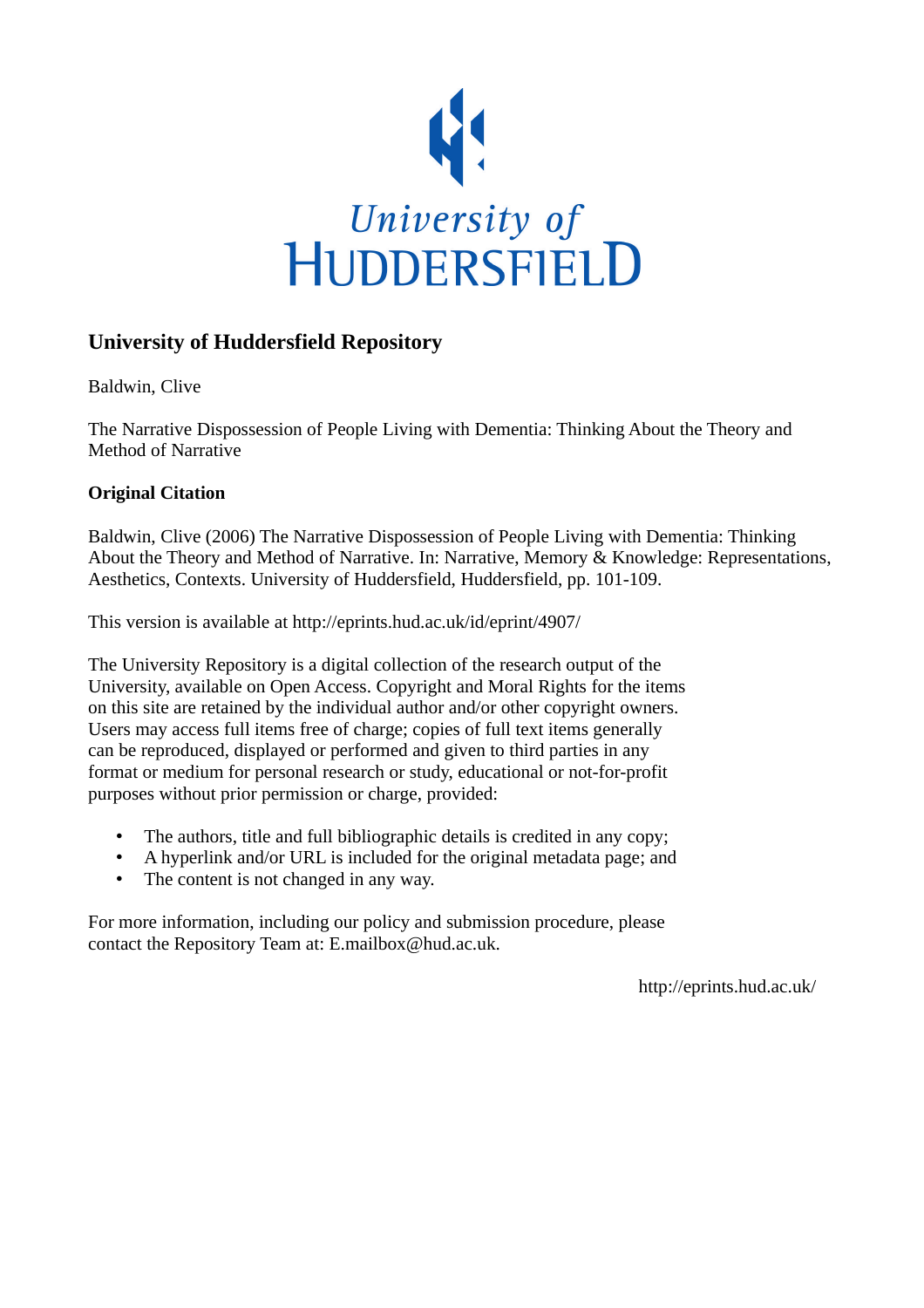# 9 The Narrative Dispossession of People Living with Dementia: Thinking About the Theory and Method of Narrative CLIVE BALDWIN

#### **Introduction**

*In the beginning …* 

 *This is the story of …* 

 *Once upon a time …* 

 *And they all lived ….* 

 *That's a good story ….* 

 *Let me tell you a story ….* 

Narrative, it seems, is all around us. Bruner (2002) states that we are 'constantly in the process of making narratives' (p.3) and that narrative is so much part and parcel of life that 'human society cannot run without it'. In everyday life we recount stories about ourselves and others and in so doing both represent and construct ourselves. We are the heroes and heroines of our own stories and occasionally of the stories of others. Our experience, lives and Selves are storied. In academia narrative has also found a place not only in the humanities but also the social sciences and even the natural sciences. It would seem there is no escape from participation in the narrative enterprise - it is a way of experiencing, relating, thinking and, ultimately, being in the world. Narrative, as Barthes (1977) said, 'is simply there, like life itself' (p.79).

 To be sure, the development of narrative as a theory and method has brought (or constructed) insights into all manner of things. Narrative, emerging as it did from an interest in the experience of powerlessness (MacKinnon, 1996), was seen as a means of giving voice to those previously at the margins and has effectively, and prolifically, expanded our understanding of what it is like to be marginalised, oppressed, victimised, ignored and silenced. But even as this is so, it is my contention, *contra* Barthes, that narrative and the process of narration (narrativity) as we currently conceive and operationalise it excludes certain individuals and groups of people, creating people without narrative. These people are those I shall call the 'narratively dispossessed'. In the first part of this paper I will seek to outline what I mean by this and work

101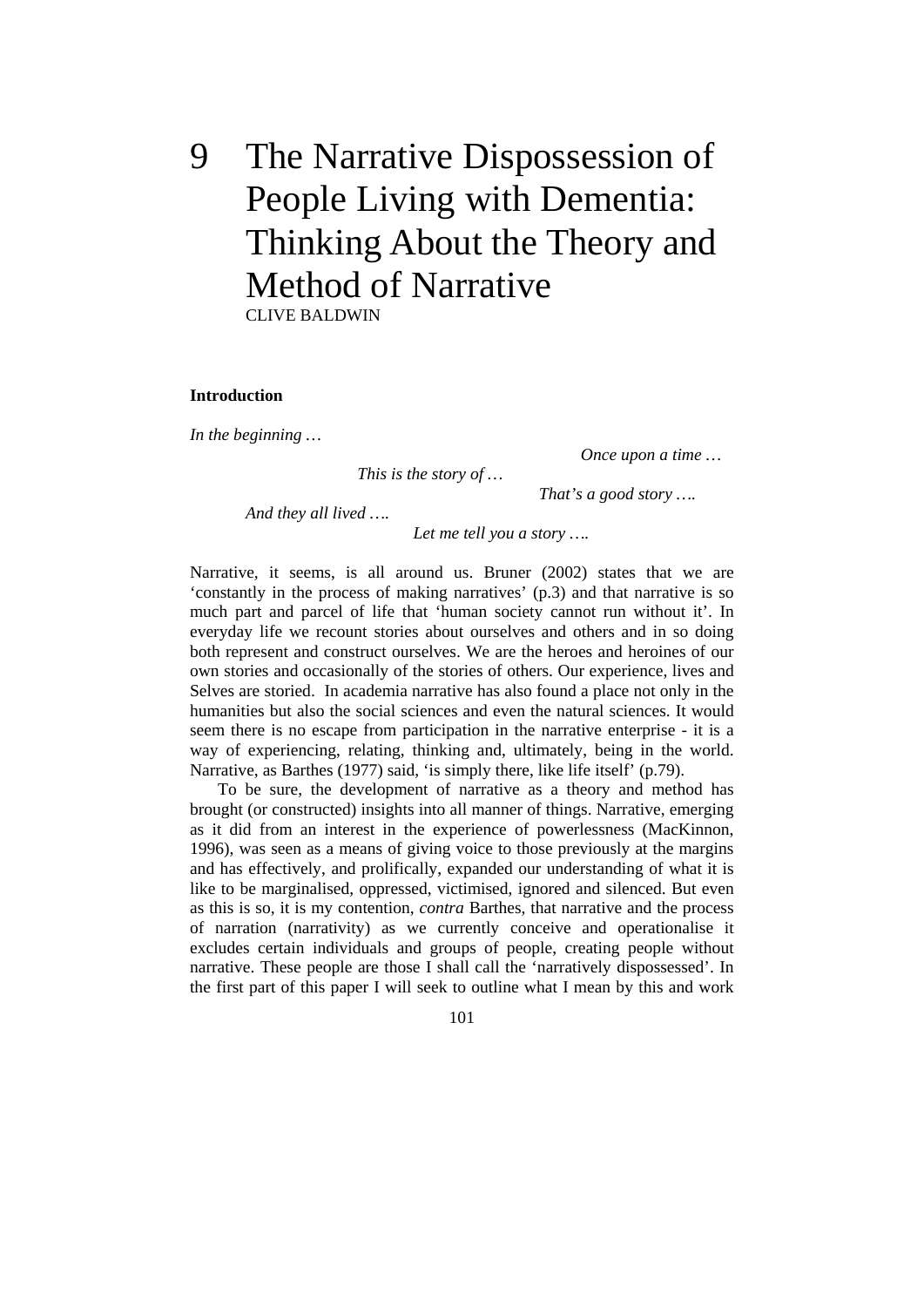towards a tentative definition. In the latter part I will attempt to suggest some ways in which we might try to think about narrative/narrativity somewhat differently so as to narratively 're-possess' these individuals and groups.

*\_\_\_\_\_\_\_\_\_\_\_\_\_\_\_\_\_\_\_\_\_\_\_\_\_\_\_\_\_\_\_\_\_\_\_\_\_\_\_\_\_\_\_\_\_\_\_\_\_\_\_\_\_\_\_\_\_\_\_\_\_\_\_\_\_\_\_\_\_* 

## **A Note About Narrative**

Narrative is a general term that encompasses many genres and media. But this 'almost infinite diversity of forms' (Barthes, 1977: 79), is recognisably narrative because of certain structural features that distinguish it from other forms of recording events such as annals. I want here to focus on just three such structural features, features that I believe are currently central (though not exclusive) to the conceptualisation and operationalisation of narrative/ narrativity: narrative agency; narrative consistency and coherency; and, emplotment. Although these features are inextricably interwoven I will explore each in turn, attempting to illustrate how people may be unable to engage narratively with others and the world because of the way that narrative/ narrativity have been constructed. As such, I have chosen the experience of people living with dementia as a possible template that might, with due accord for the uniqueness of experience, be applied to others, such as those experiencing amnesia, autism, stroke and severe mental illness.

# **Narrative Agency**

A fundamental aspect of narrativity is being able to tell one's story. This narrative agency depends upon:

- a) being able to express oneself in a form that is recognisable as a narrative, even if one's linguistic abilities are limited (see Booth and Booth, 1996; Goodley, 1996);
- b) having the opportunity to express oneself narratively.

 To express oneself narratively requires a degree of conformity to narrative rules or habits or customs. Adherence to such rules, habits, customs might vary in degree but it becomes apparent that beyond a certain threshold 'differences of degree effectively become differences of kind; beyond that point a sequence may begin to display so little narrativity that it can no longer be processed as a story at all' (Herman, 2002: 100). Consider the following from Herman (2002):

*<sup>1.</sup> A bad man walked in. Then a beneficent sorcerer pulled the lever, and the bad man was instantaneously inebriated.*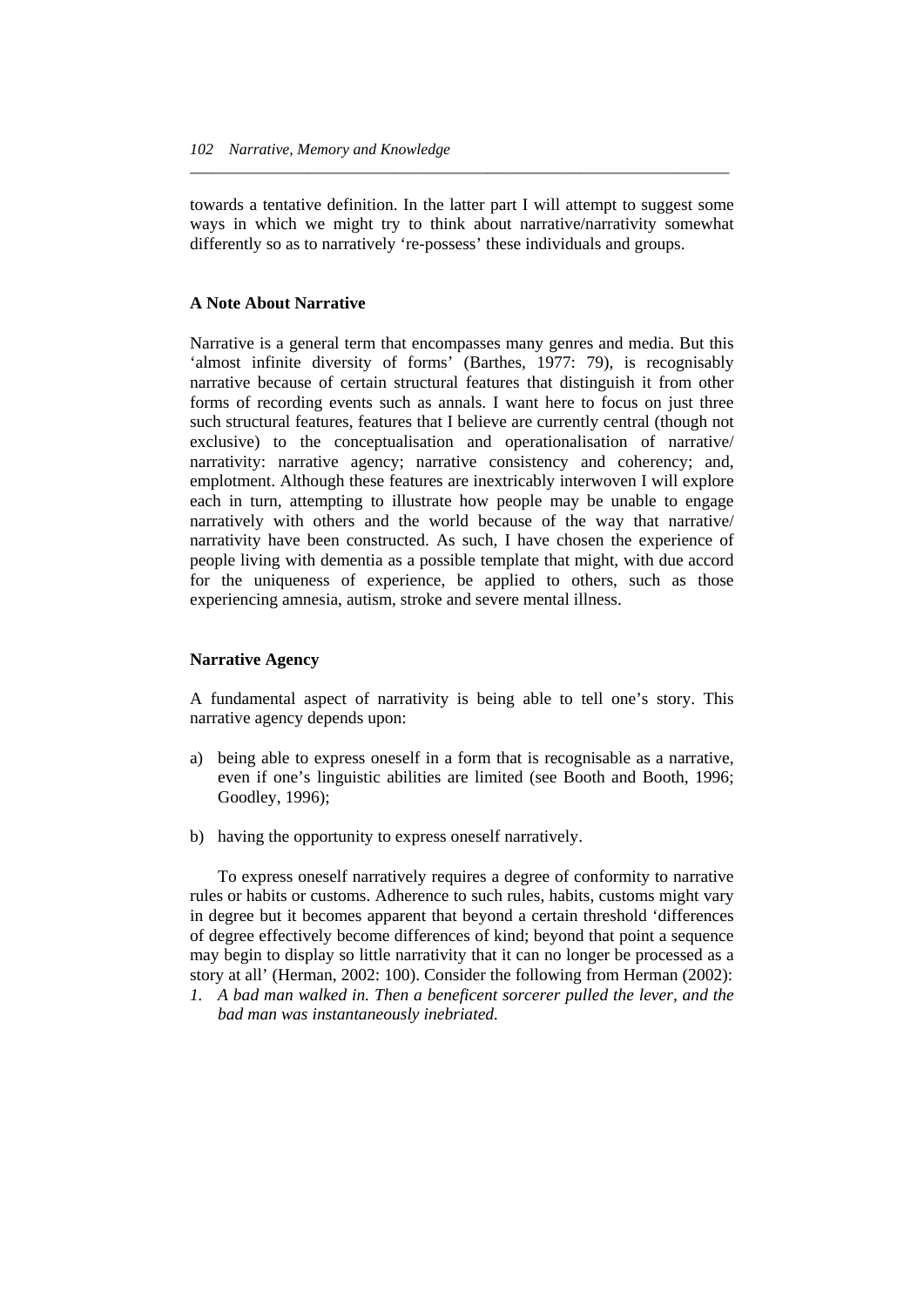*2. A splubba walked in. A gingy beebed the yuck, and the splubba was orped.* 

*\_\_\_\_\_\_\_\_\_\_\_\_\_\_\_\_\_\_\_\_\_\_\_\_\_\_\_\_\_\_\_\_\_\_\_\_\_\_\_\_\_\_\_\_\_\_\_\_\_\_\_\_\_\_\_\_\_\_\_\_\_\_\_\_\_\_\_\_\_\_* 

### *3. Oe splubba fibblo. Sim oe gingy beebie ca yuck, i ca splubba orpa.*

 The first of these is easily and straightforwardly recognisable as a narrative. The second, while unintelligible in terms of what actually happened and to whom or what, is recognisable as a narrative: first this happened, then that. The third displays zero narrativity because it 'lacks sufficient grammatical structure for recipients to infer actants and entities populating a story world' (Herman, 2002: 102).

 For those living with dementia the difficulties encountered with expressive language and loss of memory for recent events and disorientation to place and time may limit the possibility of engaging narratively with the world and with others. Utterances may appear to others as lacking in meaning due to the person's difficulty retrieving the correct word from memory or difficulty putting words in the correct sequence along with the mis-identification and difficulty retrieving the characters, events or context. If one expects a higher degree of conformity to narrative rules, habits or customs, then it is possible that one would see people living with dementia as losing narrative agency sooner rather than later.

 The second element of narrative agency is having the opportunity to express oneself narratively. People living with dementia, however, find themselves narratively constrained in two ways. First, opportunities for narrative expression are limited: people living with dementia may experience a loss of control, in that decisions are made for them (and stories made about them) as they are increasingly defined as lacking capacity and a loss of narrative opportunity because of lessened opportunity for social interaction. Second, the mental space within which narratives can be told is constrained through the mobilisation of the meta-narrative of dementia which defines the person in terms of decline, loss and fragmented cognitive functioning (and thus less able to tell a recognisable narrative) and the recuperation of expressions of agency (such as 'wandering', 'challenging behaviour', fidgeting) as symptomatic of the dementia itself (see Kitwood, 1997).

# **Narrative Consistency and Coherency**

A second feature of narrativity is a sense of consistency and coherency that holds together (more or less tightly) the events, characters and context in an understandable whole. For example, Polkinghorne (1995) suggests that there should be historical continuity of characters because such continuity enables the reader to understand the characters as individuals, acting upon, but not determined by, their history. By paying attention to the context and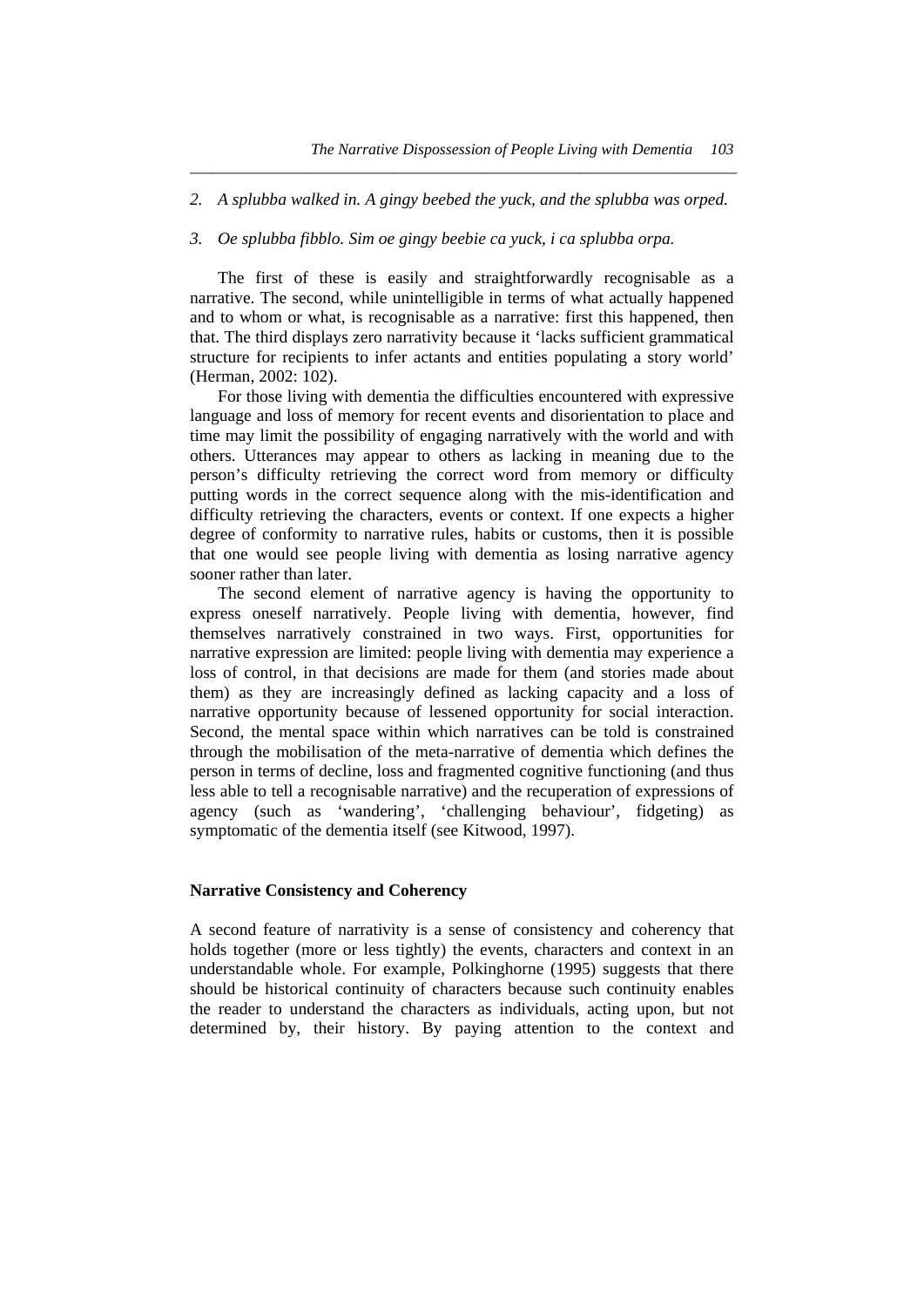embodiment of the protagonist and to the significant others in the story a successful narrative establishes a backdrop against which to evaluate the narrative. The story emerges from this backdrop in a way that does not disrupt one's belief in, or jars with the backdrop, a disruptive episode which does not appear to link with past or future. Furthermore, the choices and actions of the protagonist should make sense against this backdrop and cohere with what we know of the protagonist. In other words, for a narrative to be successful, the historical continuity of backdrop, story and protagonist is maintained.

*\_\_\_\_\_\_\_\_\_\_\_\_\_\_\_\_\_\_\_\_\_\_\_\_\_\_\_\_\_\_\_\_\_\_\_\_\_\_\_\_\_\_\_\_\_\_\_\_\_\_\_\_\_\_\_\_\_\_\_\_\_\_\_\_\_\_\_\_\_* 

 People living with dementia, however, may not display such narrative consistency or coherency. Events may be forgotten or remembered only partially or erroneously; characters may be forgotten or mis-remembered and the context of the story being told may not always be the expected one. So, a long dead character may appear alive, well and functioning in the narratives of people living with dementia because the person living with dementia has forgotten the death of that person; sons may be remembered as husbands or not recognised at all; and the story being told might not be consistent with the context or other stories previously told. In such circumstances the accounts of people living with dementia may well appear confused, contradictory, irrational or unintelligible and as such, may not be acknowledged as narratives at all.

### **Emplotment**

Emplotment is the process whereby events, characters and context are positioned in relationship to one another in such a way that the story moves from one position to another. This formulation of a narrative trajectory, realisable through time, is essential to narrative and is dependent upon consistency and coherency. The difficulty this poses for people living with dementia is that not only may events, characters and context become confused (see above) but the forgetting of the nature of things and the loss of memory and sense of time makes it far more difficult to emplot a story. Living progressively in the present with gaps in short-term memory and little conception of the future, it is hard to envisage how people living with dementia might construct a meaningful narrative. I thus come to the definition of what it means to be narratively dispossessed - a person (or group of people) is narratively dispossessed when it is not possible to construct a recognisable narrative because of the way recognisable narratives are conceived and the means of constructing such recognisable narratives are denied to that person (or group).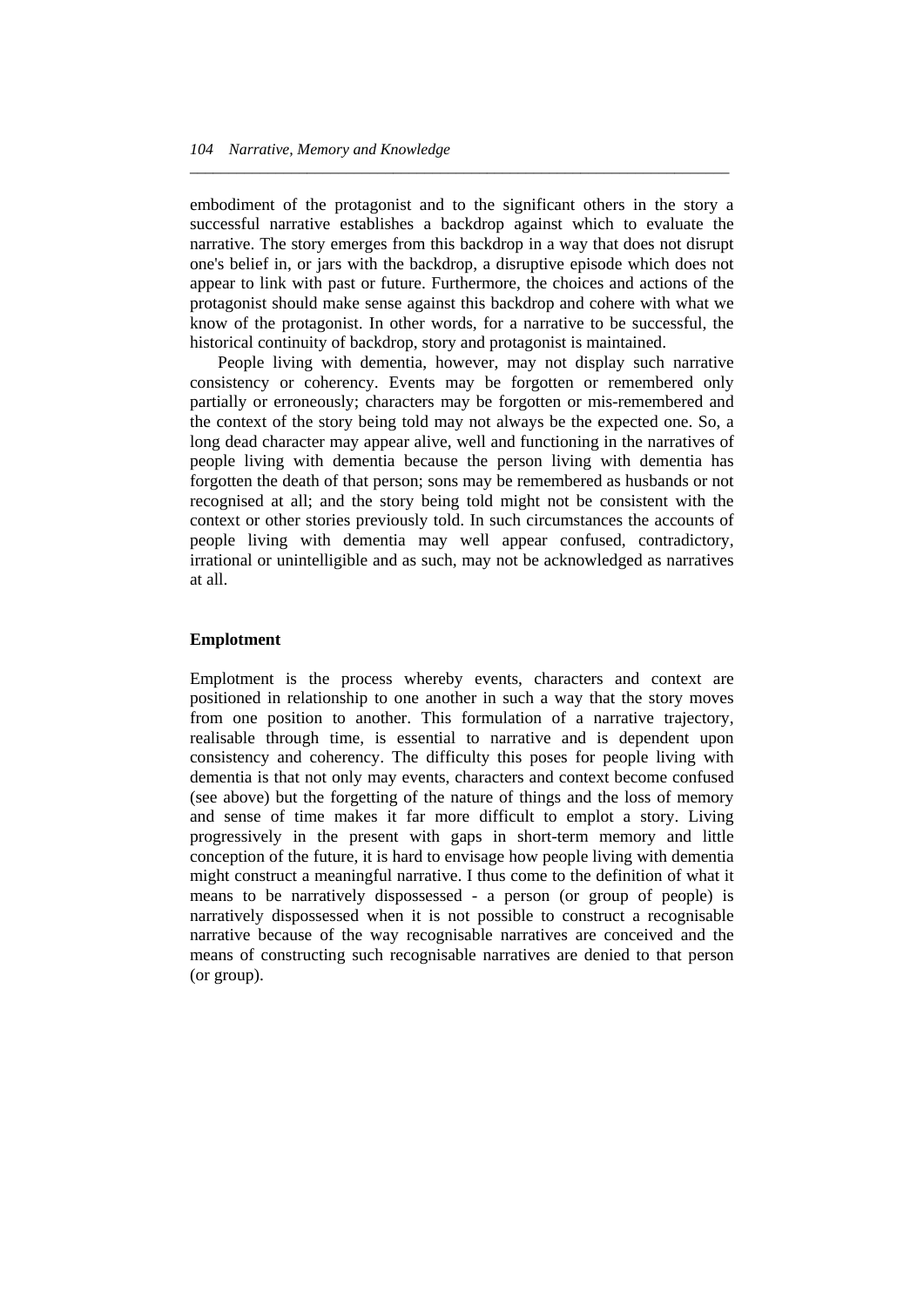## **Dementia and Narrative**

Given the impact of the onset and progression of dementia on narrativity it is easy to see how and why people living with dementia come to be seen as having 'lost the plot'. Losing the plot is, however, a serious matter if, as some believe, we are essentially narrative beings. If life is narrative, if we construct our Selves narratively, then losing narrativity (agency, consistency and coherency, and emplotment) has severe implications for our sense of Self and our being in the world.

*\_\_\_\_\_\_\_\_\_\_\_\_\_\_\_\_\_\_\_\_\_\_\_\_\_\_\_\_\_\_\_\_\_\_\_\_\_\_\_\_\_\_\_\_\_\_\_\_\_\_\_\_\_\_\_\_\_\_\_\_\_\_\_\_\_\_\_\_\_\_* 

 In ceasing to be, or to be viewed as, narrative beings, people living with dementia are, in some ways, akin to Pirandello's six characters in search of an author. Their lives, having been set in motion through narrative activity, can no longer progress because there is no author to give them narrative reality, trajectory or structure. This, of course, does not mean that there is no narrative to be constructed for, as the Father in Pirandello's play says: "It [the book] is in us! The drama is in us, and we are the drama. We are impatient to play it. Our inner passion drives us on to this" (Pirandello, 1921: Online).

 My concern in the rest of this chapter is to reflect on how we might reconceptualise narrative agency, consistency and coherency and emplotment so as to facilitate narrativity on the part of those people who are narratively dispossessed because their stories cannot be told within the current way of conceptualising and operationalising narrative as a means of accessing, understanding, creating and maintaining lives and identities.

# **Re-Configuring Narrative Agency**

I want to suggest three ways in which we might think about reconfiguring narrative agency to include those who cannot currently engage in the narrative enterprise. The first is to seek to narrativise other symbolic means of expression. Stories can be articulated, for example, as much through dance, movement and artistic expression as they can language - if we as readers are sensitive enough to the narrative features of such media - and this is, of course, a familiar and common approach in the arts. Similarly, Downs et al. (in press) cite literature from Norberg and colleagues demonstrating the effectiveness of communication styles including affirmation, confirmation and communion. They also cite the growing use of sound, music, dance and movement in making contact. Observational methods such as Dementia Care Mapping (see review by Brooker, 2005) encourage us to adopt an empathic stance to our understanding of a person's experience throughout the day. Second, we look towards the joint authorship of narratives where the narrative process is shared by people living with dementia and those around them. This may take the form of co-construction of narratives (see Keady and Williams, 2005, Williams and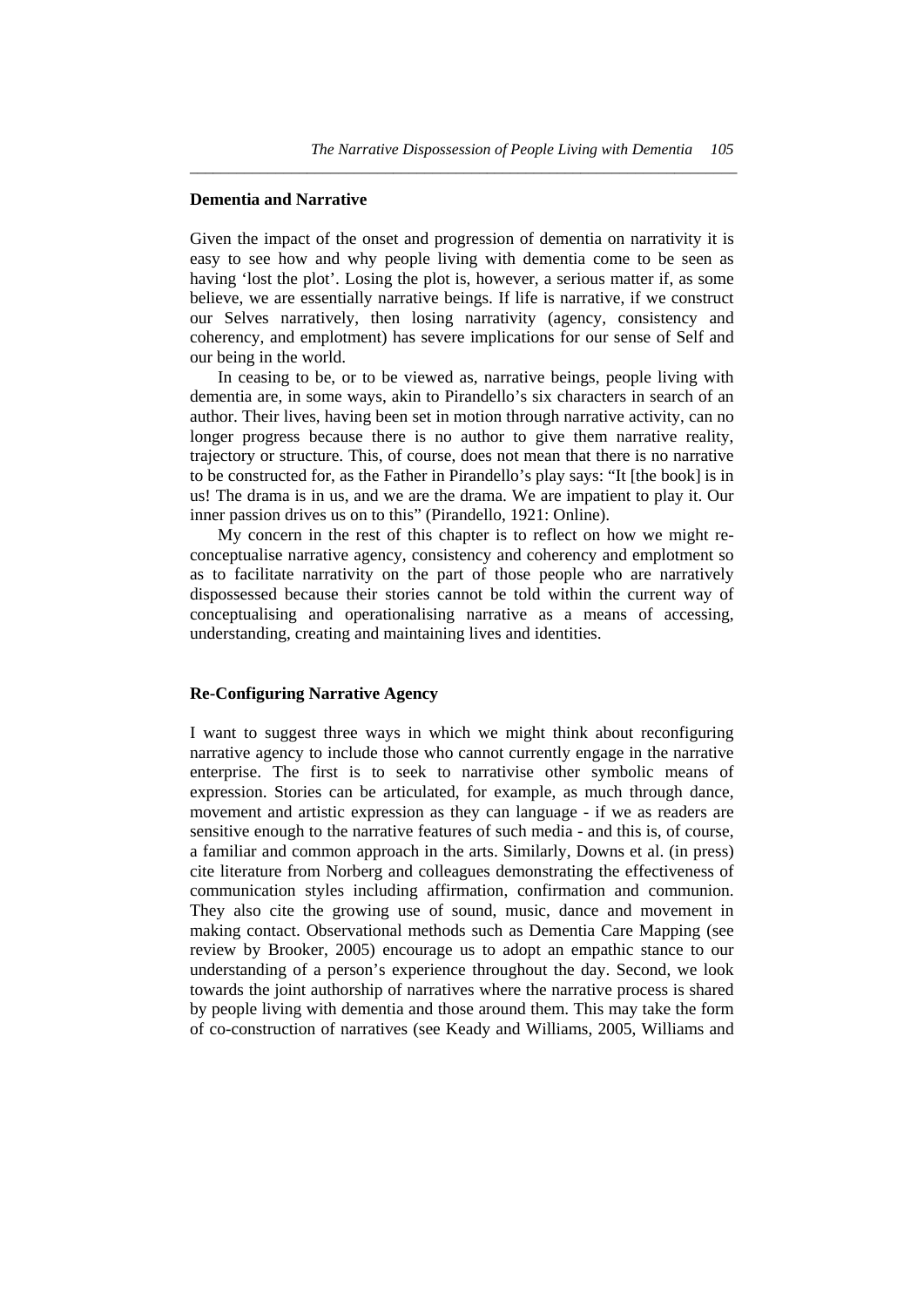Keady, 2005) whereby the final narrative is very deliberately and consciously a negotiated product between those people living with dementia and others or the piecing together and progression of the fragmented narratives of people living with dementia by those who support them:

*\_\_\_\_\_\_\_\_\_\_\_\_\_\_\_\_\_\_\_\_\_\_\_\_\_\_\_\_\_\_\_\_\_\_\_\_\_\_\_\_\_\_\_\_\_\_\_\_\_\_\_\_\_\_\_\_\_\_\_\_\_\_\_\_\_\_\_\_\_* 

The person with moderate or moderately severe dementia may be able to present only fragments of a performance story. The more a nurse knows about narrative components or the different sections of a story, the more easily he or she can identify and follow up on a story fragment offered by a person with dementia.

(Moore and Davis, 2002)

 The third way to reconfigure narrative agency is to examine the contribution made by people with dementia to the narratives of others. This, in good part, is to understand the nature and role of reading in the process of narrativity. Illich (1996) in commenting on Hugh of St Victor's *Didascalion* differentiates between monastic and scholastic reading. Scholastic reading, he says, views the text as an object to be debated (What is the author saying here?) while monastic reading was an embodied activity that viewed the text as having something to say directly to one's experience and existence (What does this text say to my life?). It is my contention that by viewing the text of another's life in this latter fashion we are opening the door to re-establishing some degree of narrative agency through contributing in a meaningful fashion to our own life narratives.

# **Reconfiguring Narrative Consistency and Coherency**

The narratives of people living with dementia may at times appear to be fragmented, inconsistent and incoherent. This, however, may be seen as a function of an insistence on linear consistency and coherency rather than as inherently associated with dementia. We might, for instance, choose to reconfigure consistency and coherency to accommodate a sort of patchwork of fragments, individually uncertain in meaning or narrative value, into a meaningful whole. Moore and Davis (2002) refer to this as narrative quilting. Stories are thus related, not necessarily to what immediately preceded them but to others stories that have been told by or about the person living with dementia. The narrative consistency and coherency then rests not in chronology but in the assemblages of fragments related by meaning. The accurate reading, and meaningful assembly, of such fragmented stories requires the sort of narrative competence that Montello refers to when discussing the benefits of engaging with literary narratives (Montello, 1997): "joining one story with another, accurately to observe and make sense out of the chaos of suffering and loss" (p.194).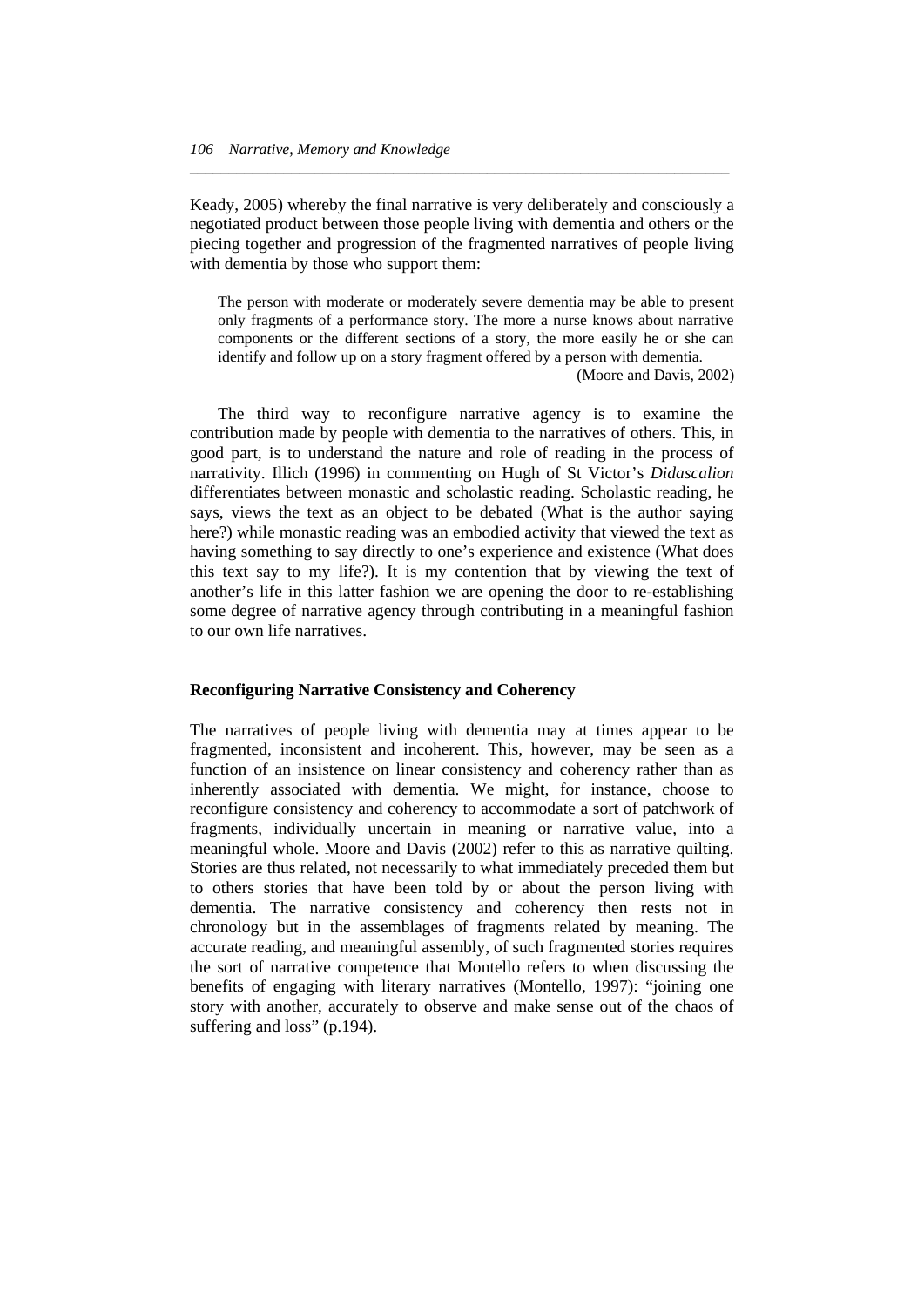# **Reconfiguring Emplotment**

Our final reconfiguration centres around the notion of emplotment. I want to suggest that rather than insist on a narrative trajectory that is maintained over a reasonably lengthy period of time, we focus on what Bamberg calls 'small stories', stories that privilege the fleeting and fragmented as contributing to the performance of identity in everyday interactions (Bamberg, 2004). Given the 'present-ness' of people living with dementia, such a focus would seem to be highly appropriate and, from Bamberg's work with adolescents, an effective means of recognising, acknowledging and supporting the creation and maintenance of Selves through the minutiae of everyday life. What is required is the ability to skilfully read and collect such small stories over different times and places so that they may be knitted into patterns that can be used to support the personhood of the person living with dementia. Emplotment thus becomes a process of assembling, over time, small stories that are related to one another in terms of expressions and developments of the Self in the face of changing circumstances. Linear emplotment thus makes way for thematic emplotment.

*\_\_\_\_\_\_\_\_\_\_\_\_\_\_\_\_\_\_\_\_\_\_\_\_\_\_\_\_\_\_\_\_\_\_\_\_\_\_\_\_\_\_\_\_\_\_\_\_\_\_\_\_\_\_\_\_\_\_\_\_\_\_\_\_\_\_\_\_\_\_* 

# **Concluding Remarks**

The onset and progression of dementia threatens narrative abilities through its effect on language and cognitive function. Opportunities for narrativity may also be limited by a decrease in social interaction or the response of others who unnecessarily take over the narrative function or who recuperate attempts at narrative expression (such as 'wandering', 'challenging behaviour' and fidgeting) as symptomatic of the dementia. But the narrative dispossession of people living with dementia can also be seen as a function of how we conceptualise and operationalise narrative and narrativity. The focus, or insistence, on linear consistency, coherency and emplotment, coupled with a one-sided approach to narrative agency may also serve to dispossess people living with dementia from their (potential) narratives. In this paper I have attempted to indicate both how this is so, and how we might start to think about reconfiguring narrative agency, consistency and coherency, and emplotment so as to include and empower people living with dementia. **References** 

Bamberg, M. (2004) Talk, small stories, and adolescent identities, *Human Development*, 47 (6), pp.366-369.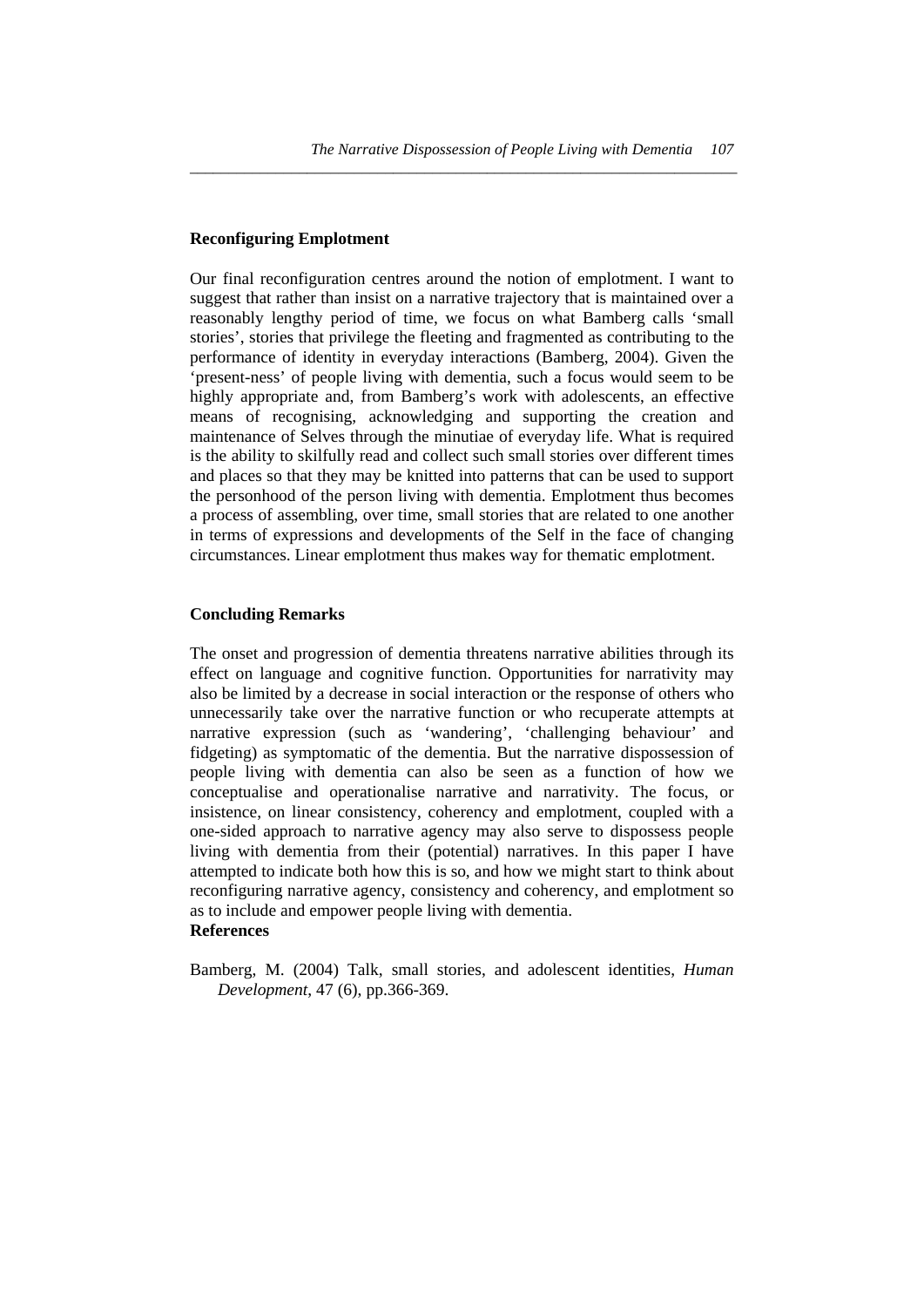Barthes, R. (1997) Introduction to the structural analysis of narratives, in R. Barthes, *Image-music-text* (trans. Stephen Heath), Glasgow, Collins, pp.79- 124.

*\_\_\_\_\_\_\_\_\_\_\_\_\_\_\_\_\_\_\_\_\_\_\_\_\_\_\_\_\_\_\_\_\_\_\_\_\_\_\_\_\_\_\_\_\_\_\_\_\_\_\_\_\_\_\_\_\_\_\_\_\_\_\_\_\_\_\_\_\_* 

- Booth, T. and Booth, W. (1996) Sounds of silence: Narrative research with inarticulate subjects, *Disability and Society*, 11 (1), pp.55-69.
- Brooker, D. (2005) Dementia Care Mapping: A review of the research literature, *Gerontologist*, 45 (Supp. 1), pp.11-18.
- Bruner, J.S. (2002) Narratives of human plight: A conversation with Jerome Bruner, in R. Charon and M. Montello (eds) *Stories matter: The role of narrative in medical ethics*, London, Routledge, pp.3-9.
- Downs, M., Small, N. and Froggatt, K. (in press) Person-centred care for people with severe dementia, in A. Burns and B. Winblad (eds), *Severe dementia*, London, Wiley and Sons.
- Goodley, D. (1996) Tales of hidden lives: A critical examination of life history research with people who have learning difficulties, *Disability and Society*, 11 (3), pp.333-348.
- Herman, D. (2002) *Story logic: Problems and possibilities of narrative*, Lincoln, University of Nebraska Press.
- Illich, I. (1996) *In the vineyard of the text: A commentary of Hugh's Didascalicon*, Chicago: University of Chicago Press.
- Keady, J. and Williams, S. (2005) *Co-constructed inquiry: A new approach to the generation of shared knowledge in chronic illness*, RCN International Research Conference, Belfast, 8-11<sup>th</sup> March, 2005.
- Kitwood, T. (1997) *Dementia reconsidered: The person comes first*, Buckingham: Open University Press.
- MacKinnon, C.A. (1996) Law's stories as reality and politics, in P. Brooks and P. Gerwitz (eds), *Law's stories: Narrative and rhetoric in the law*, New Haven, Yale University Press, pp.232-238.
- Montello, M. (1997) Narrative competence, in H.L. Nelson (ed), *Stories and their limits: Narrative approaches to bioethics*, London, Routledge, pp.185-197.
- Moore, L.A. and Davis, B. (2002) Quilting narrative: Using repetition techniques to help elderly communicators, *Geriatric Nursing*, 23 (5), pp.262-266.
- Pirandello, L. (1921) *Six characters in search of an author: A comedy in the making*, English version by Edward Storer (1922), New York, E.P. Dutton.
- Polkinghorne, D.E. (1995) Narrative configuration in qualitative analysis, in J.A. Hatch and R. Wisniewski (eds), *Life history and narrative*, London, The Falmer Press, pp.5-24.
- Williams, S. and Keady, J. (2005) Co-constructing the early experience of dementia using the CCI approach, Alzheimer's Europe Conference, 'Dementia Matters', Kilarney, 9-12<sup>th</sup> June, 2005.